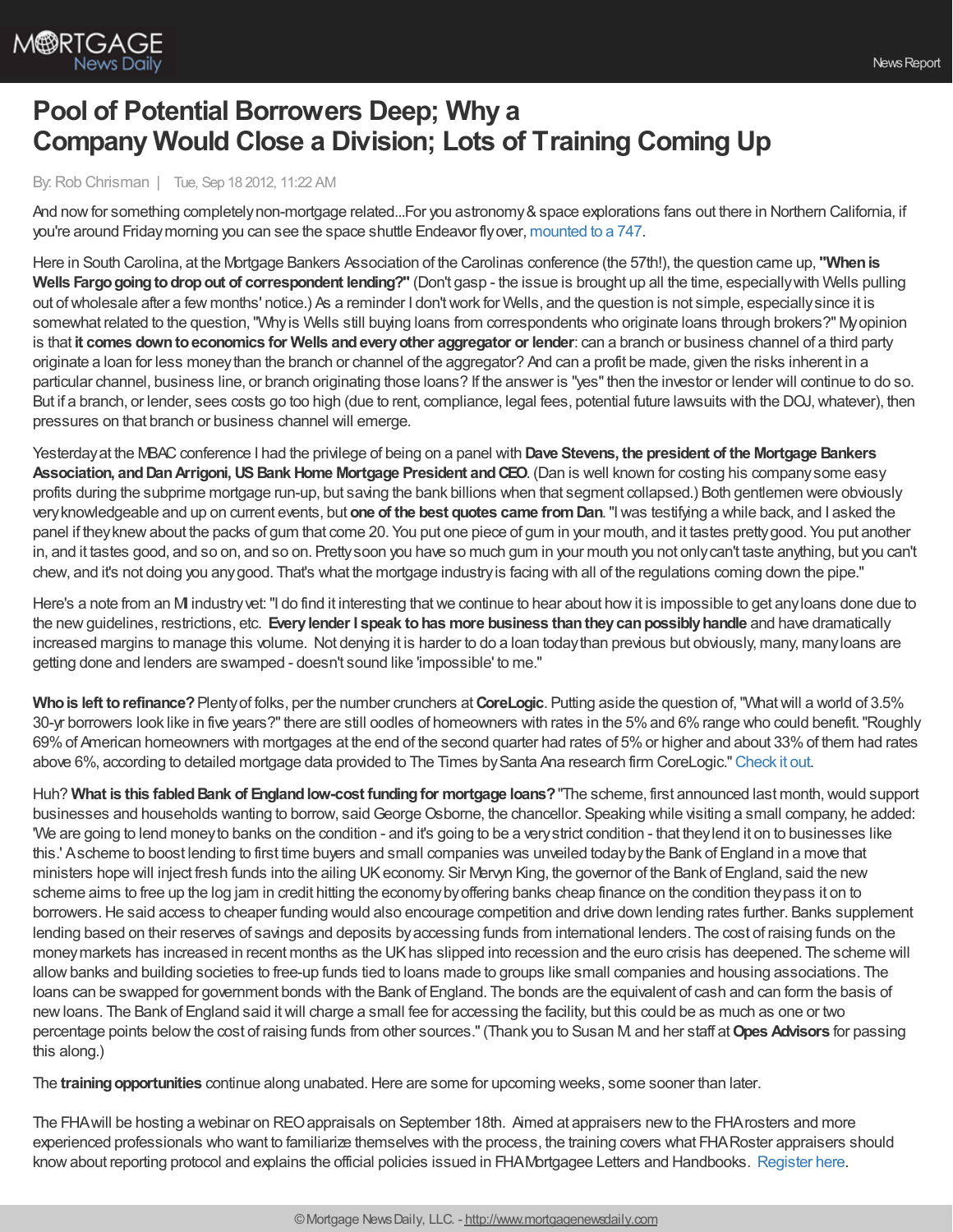

For those who work in housing counseling, the Rural Community Assistance Corporation is holding a training session entitled "The Effects of Regulatory Changes in Assisting Your Housing Counseling Clients" in Santa Ana, CA on September 20th. Note that this is available for nonprofit housing counseling agencies only. More information can be found [here](http://www.rcac.org/doc.aspx?994).

**FHAHomeownershipCounseling**training is coming to Minneapolis, MNfrom October 22-26th. Avarietyof courses and workshops will be available; see this [page](http://training.nw5.org/schol_event?event=529) to find out more.

**Avenue 365** is a rapidlygrowing national title services companyserving all 50 states."Its online **instantGFEgenerator** provides an invaluable guarantee against anytolerance issues and losses associated with closing costs and fees. Their platform also offers the ability to close anytime/anywhere 24/7 (all 365 days of the year), a customer service team with availability to match, revolutionary turn times, HARPreadiness, and simple online ordering, tracking, and viewable documents." It also offers a long list of REO/default services for those who are servicing loan portfolios and due diligence services for those whose focus is investing/trading. For additional information or to register, please contact Jon Fogel at jfogel@avenue365 .com.

**Fannie Mae's Housing Finance Institute** began hosting its online interactive training sessions on September 10th. At present, it's possible to sign up for courses on interpreting DUfindings, reconciling custodial accounts, and investor reporting,with a promise of more choices to follow. Find out more and [register](https://www.efanniemae.com/lc/hfindepth.jsp) here.

Fannie will be holding a live webinar on October 20th to discuss the recent updates to Desktop Underwriter's credit risk assessment and eligibilityrequirements. Those interested can [register](https://fanniemae.webex.com/mw0306lc/mywebex/default.do?nomenu=true&siteurl=fanniemae&service=6&main_url=https%253A%252F%252Ffanniemae.webex.com%252Fec0605lc%252Feventcenter%252Fprogram%252FprogramDetail.do%253FtheAction%253Ddetail%2526siteurl%253Dfanniemae%2526cProgViewID%253D123) here. Online training for Fannie's TechnologyManager application will also be [available](https://fanniemae.webex.com/mw0306lc/mywebex/default.do?nomenu=true&siteurl=fanniemae&service=6&main_url=https%253A%252F%252Ffanniemae.webex.com%252Fec0605lc%252Feventcenter%252Fprogram%252FprogramDetail.do%253FtheAction%253Ddetail%2526siteurl%253Dfanniemae%2526cProgViewID%253D20) on October 31st. More information and registration links are available here.

Law firm **Ballard Spahr** will be presenting a webinar on the Servicemembers Civil Relief Act on September 19th that will cover the CFPB's objectives with regards to members of the military, the SCRA's place in the current regulatoryenvironment, and best practices in dealing with the law. The program will also give an overviewof the protections afforded bythe modern SCRAas compared to the Soldiers' and Sailors' Civil Relief Act. [Register](http://info.ballardspahr.com/Reaction/rsgenpage.asp?RSID=hawGyv1E6ePSdhfIthXBjzUTMaUGUlbHHL-5nAaIbrA) here.

**Titan Capital's** Risk Management team is hosting a webinar on **CFPB Exam Readiness** on September 19th. The training will explain how participants can best prepare and what to expect before, during, and after the exam. Interested parties can register at <http://titanlenderscorp.com/>.

It seems to be a busyfirstweek ofOctober - **Ellie Mae's Encompass NationalUser Summit** will kick off the month in Las Vegas,NVfrom the 1st to the 3rd. The conference will feature numerous training sessions, speakers, and networking opportunities. [Register](http://www.experience2012.com/home.html?utm_source=summit&utm_medium=banner&utm_campaign=EMbillboardregnow) here.

OnOctober 2nd and 3rd, Louisville, KYwill playhost to **BOL's 2012 LendingCompliance Conference**. The program will break down upcoming regulatorydevelopments (think expanded HOEPAcoverage,"Qualified Mortgage"triggers, the "Higher Risk Mortgage Loan" category, et cetera), summarize the details of proposed regulation, and explain the full implications for lenders using checklists, game plans, and comprehensive analyses. More [information](https://www.bolconferences.com/lct2012/) / registation

OnOctober 8th,**BallardSpahr** is offering a webinar on the CFPB's recent proposal to combine Dodd-Frank loan originator compensations with the existing Regulation Z loan originator compensation rule. The program will cover the fine points of the proposed regulation, including permitting loan originators to pay borrowers costs under certain conditions, the qualification requirements for employee loan originators who work for banks, the ramifications of the CFPB's analysis of point banks, and defining the concept of a "proxy" as it relates to the compensation issue. Interested parties can [register](http://info.ballardspahr.com/Reaction/rsgenpage.asp?RSID=cxTPlB54I9JXF9NTrtKEcK47B5xyKQaAapGThwfdLO0) here.

**The Mortgage Bankers Associationof New Jersey**will be hosting **Fannie Mae Day**in Philadelphia, PAonOctober 30th to discuss all things Fannie. MBA-NJ/NJAMB members may attend for no charge. Watch the MBA-NJ [events](http://www.cmba.com/new/brochures/LegRegMQAC12Spon.pdf) page for further information.

Veryunsurprisingly, compliance is a hot topic at mortgage industryevents. **The California Mortgage Bankers Association**is holding its annual Western States Legislative, Regulatory, QAand Compliance Conference in Costa Mesa, CAon December 3rd, which will feature Edwin Chow, the Western Regional Director of the CFPB. See this [link](http://www.cmba.com/new/brochures/LegRegMQAC12Reg.pdf) to register. Note as well that sponsor opportunities are still available.

Turning to the markets, an article in late August, after the Jackson Hole economic meetings, said,"**'The economic situationobviouslyis far** from satisfactory,' Mr. Bernanke said Friday, remarks that appeared to reflect that the Fed's basic assessment of the economic outlook has not been substantiallyaltered bythe recent data...In addition to asset purchases and forward guidance, the account of the most recent